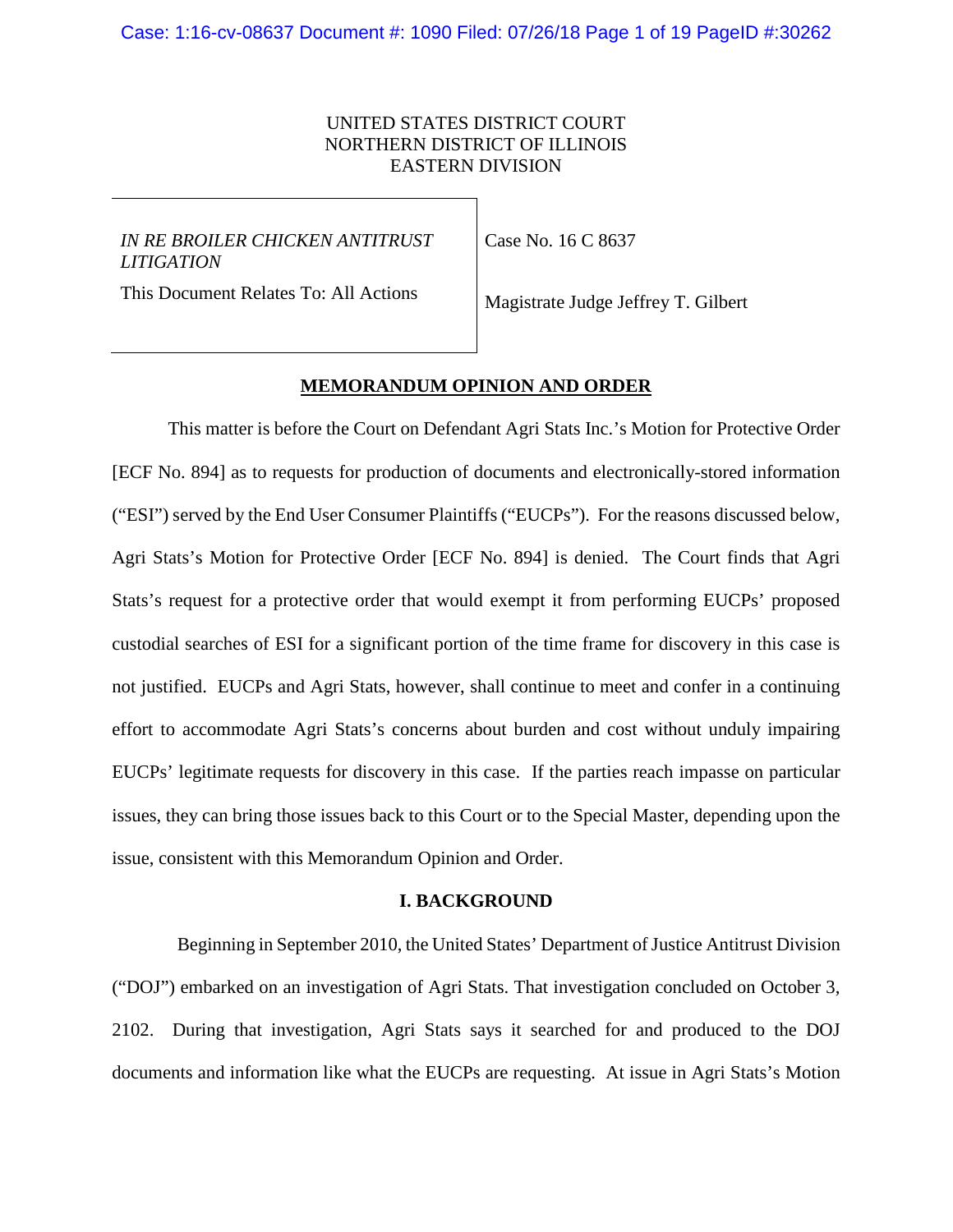### Case: 1:16-cv-08637 Document #: 1090 Filed: 07/26/18 Page 2 of 19 PageID #:30263

for Protective Order are the custodial searches it ran during the DOJ investigation. Agri Stats ran custodial searches for designated custodians for the period between September 17, 2008 through September 17, 2010, and it produced to the DOJ responsive documents it collected with those searches. The time frame for discovery in this case is much broader. It is from January 1, 2007 until September 2, 2016. *See* Order Regarding Production of Electronically Stored Information and Paper Documents ("ESI Protocol" or "Protocol") [ECF No. 459], at  $\P$  V.A.<sup>[1](#page-1-0)</sup>

Agri Stats has agreed to produce in this case what it produced to the DOJ from custodial searches it conducted during the DOJ investigation. Agri Stats contends that it should not be required to run custodial searches of ESI created prior to October 3, 2012 (the date the DOJ investigation closed) for the 12 custodians whose data Agri Stats and the EUCPs have agreed will be subject to search in this case because it ran similar searches for most of those custodians during the DOJ investigation. Agri Stats argues that requiring it to re-run expensive searches with the EUCPs' search terms for those same custodians for a broader time period than it already ran is burdensome, disproportionate to the needs of this case, and unreasonable when viewed through the filter of Federal Rule of Civil Procedure 26(b)(2). Broadly speaking, Agri Stats asserts that the custodial searches it ran for the DOJ investigation, though more limited both in time frame and substance in terms of key words than what the EUCPs now are proposing, should be sufficient for the EUCPs' needs in this case. Agri Stats argues that a protective order should be entered so that it is not required to conduct any custodial searches for the agreed-upon custodians for emails or documents created prior to October 3, 2012.

<span id="page-1-0"></span> <sup>1</sup> The ESI Protocol memorialized the parties' agreement regarding the production of ESI and paper documents in this case. The ESI Protocol also specifically provides that it "shall govern all Parties in the above captioned case whether they currently are involved or become so in the future, and any related actions that may later be consolidated with this case." ESI Protocol [ECF No. 459], at 2. Agri Stats appeared as a Defendant in this case on March 8, 2018 when the District Judge granted its attorney leave to appear pro hac vice. *See* [ECF No. 784].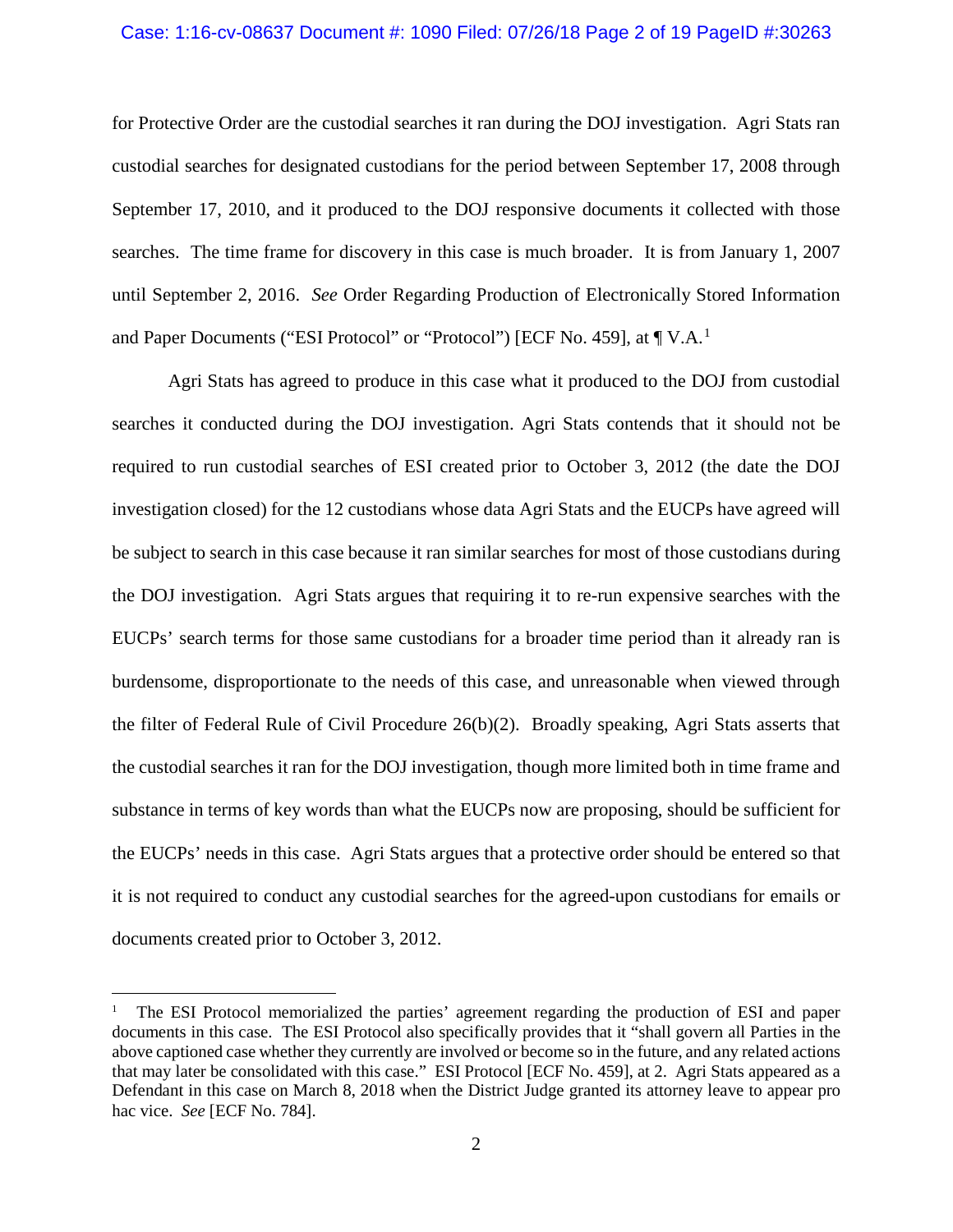### Case: 1:16-cv-08637 Document #: 1090 Filed: 07/26/18 Page 3 of 19 PageID #:30264

EUCPs disagree and maintain that Agri Stats should be required, like every other Defendant in this case, to perform the requested custodial searches for ESI with the EUCPs' proposed search terms for the time frame stated in the ESI Protocol. EUCPs essentially focus on two issues: the time frame for the custodial searches and the substance of those searches.

With respect to time frame, EUCPs say, and Agri Stats does not refute, that Agri Stats only produced to the DOJ documents and ESI collected from custodial searches for the limited twoyear period of September 17, 2008 to September 17, 2010. *See* EUCPs' Opposition [ECF No. 941], at 3. That means that the custodial searches Agri Stats ran for the DOJ investigation did not include documents created between January 1, 2007 to September 17, 2008 (a period of 20 months) and September 17, 2010 to October 3, 2012 (a period of 24 months). Therefore, according to EUCPs, if the Court were to enter the protective order requested by Agri Stats, that would leave more than three and a half years during the discovery period in this case for which Agri Stats would not be required to perform any custodial searches for ESI for the agreed-upon custodians.

With respect to the substance of the searches, EUCPs argue that the custodial searches performed by Agri Stats during the DOJ investigation and the subsequent production of documents collected from those searches did not capture all the relevant documents and information EUCPs are seeking in this case. EUCPs contend that: (1) their requests for information are much broader than the DOJ's requests; (2) there are time periods critical to the allegations in this case that were not covered by the DOJ's investigation; (3) the DOJ was investigating a different antitrust conspiracy than is at the heart of the EUCPs' allegations in this case; and (4) any limitations on Agri Stats's obligations to fully comply with the EUCPs' requests would unduly prejudice Plaintiffs "by eliminating critical periods of the class period, categories of documents, types of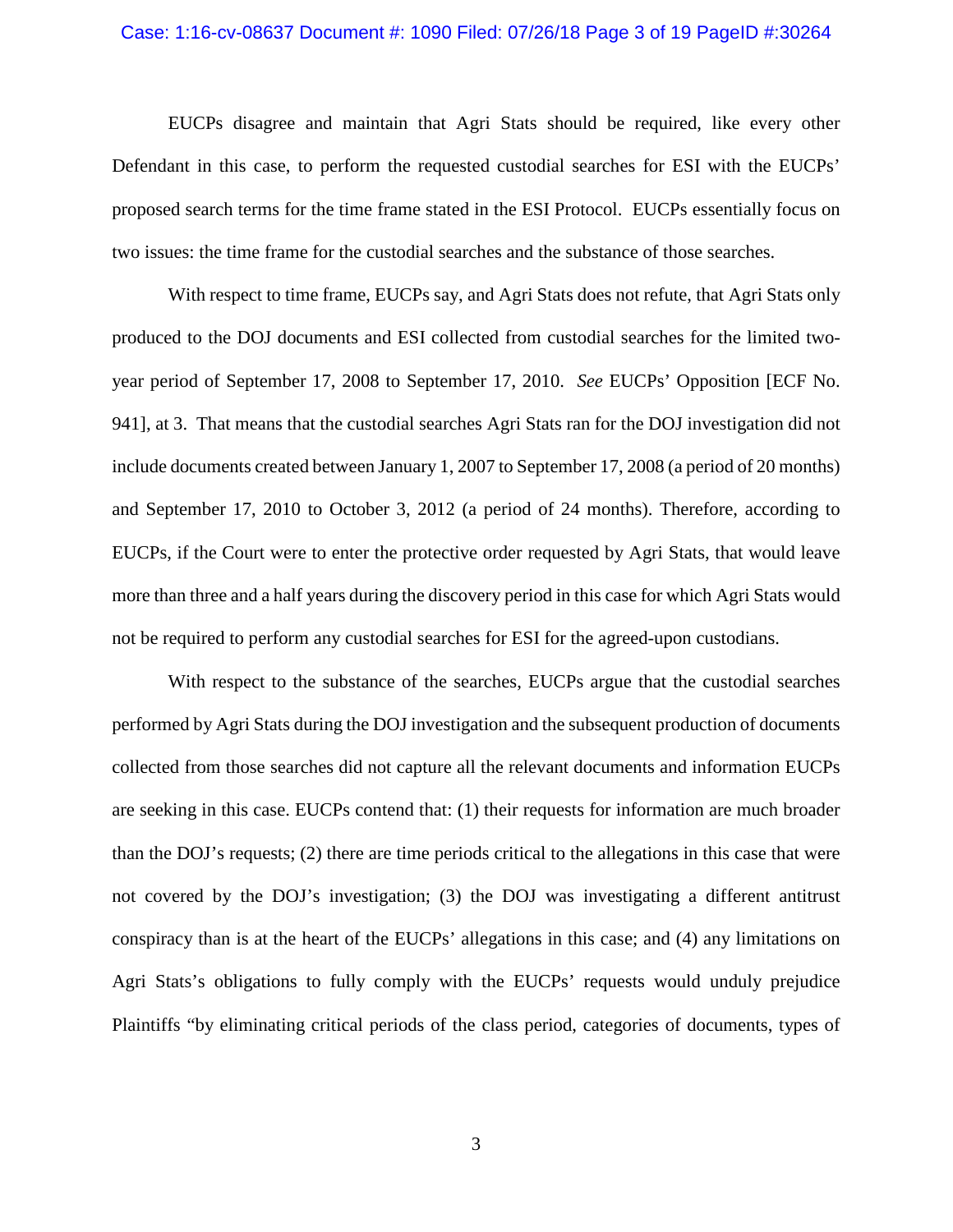### Case: 1:16-cv-08637 Document #: 1090 Filed: 07/26/18 Page 4 of 19 PageID #:30265

documents excluded by search terms, and metadata identifying the custodians of documents." EUCPs' Opposition [ECF No. 941], at 3.

The Court agrees with EUCPs. Although Agri Stats conducted custodial searches for a limited two-year period in connection with the DOJ's investigation of possible agreements to exchange competitively sensitive price and cost information in the broiler, turkey, egg, swine, beef and dairy industries, that investigation focused on different conduct than is at the heart of EUCPs' allegations in this case, which cover a broader time period than was involved in the DOJ's investigation. The Court finds that a protective order is not warranted under these circumstances. Agri Stats should not be exempted from producing documents and ESI for the discovery time frame applicable to all other Defendants in this case. Nor should it be excused from querying its ESI using search terms that correlate with EUCPs' claims in this case because it performed similar but different custodial searches for a different (though overlapping) time period for the DOJ in connection with an investigation into different allegedly anti-competitive conduct. Accordingly, the Court concludes that Agri Stats must comply with the ESI Protocol, including the temporal scope of the legitimate discovery now sought by EUCPs. As also noted below, however, EUCPs and Agri Stats should continue the process they apparently have begun to address Agri Stats's concerns about burden and cost without unduly impairing EUCPs' legitimate requests for discovery in this case.

#### **II. LEGAL STANDARD**

Pursuant to Rule 26 of the Federal Rules of Civil Procedure, a district court has broad discretion in matters relating to discovery. *Patterson v. Avery Dennison Corp.*, 281 F.3d 676 (7th Cir. 2002). Rule 26 permits the discovery of any "nonprivileged matter that is relevant to any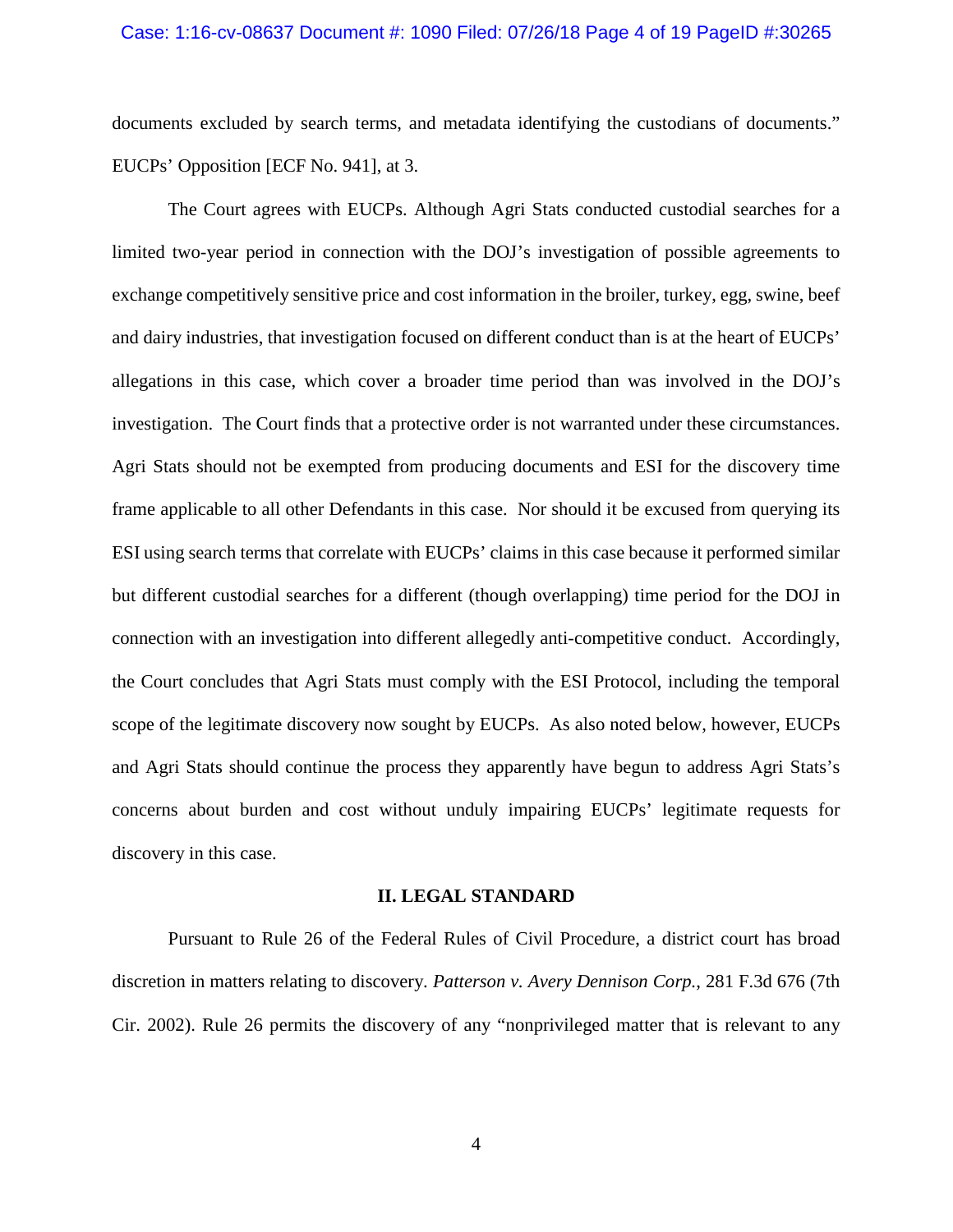### Case: 1:16-cv-08637 Document #: 1090 Filed: 07/26/18 Page 5 of 19 PageID #:30266

party's claim or defense and proportional to the needs of the case." FED. R. CIV. P. 26(b)(1). When determining the scope of discovery, Rule 26(b)(1) requires consideration of:

> the importance of the issues at stake in the action, the amount in controversy, the parties' relative access to relevant information, the parties' resources, the importance of the discovery in resolving the issues, and whether the burden or expense of the proposed discovery outweighs its likely benefit.

*Id.* Rule 26(b)(1) also recognizes that information within the scope of discovery does not need to be admissible at trial. *Id.* Nevertheless, despite the strong public policy in favor of disclosure of relevant materials, the district court also has broad authority to enter a protective order to limit discovery "for good cause shown . . . to protect a party or person from annoyance, embarrassment, oppression, or undue burden or expense." FED. R. CIV. P.  $26(c)(1)$ .

Rule 26 now also includes specific analytical filters applicable to the discovery of ESI. A court may impose limits on discovery of ESI if a party shows that it is "not reasonably accessible because of undue burden or cost." FED. R. CIV. P. 26(b)(2)(B). Once a party makes that showing, a court still may allow the discovery to proceed if the requesting party shows good cause, but the discovery nevertheless may be limited if it is unreasonably cumulative or duplicative, can be obtained from some other source that is more convenient, less burdensome, or less expensive, the party seeking the discovery has had ample opportunity to obtain it, or it is not relevant or is otherwise disproportional to the needs of the case within the meaning of Rule  $26(b)(1)$ . FED. R. CIV. P. 26(b)(2)(C). The Court finds that consideration of all these factors weighs in favor of EUCPs and against Agri Stats in connection with Agri Stats's Motion for Protective Order [ECF No. 894].

## **III. ANALYSIS**

## **A. Agri Stats Has Not Made a Threshold Showing that the Information EUCPs Are Seeking Is Not Reasonably Accessible Because of Undue Burden or Cost**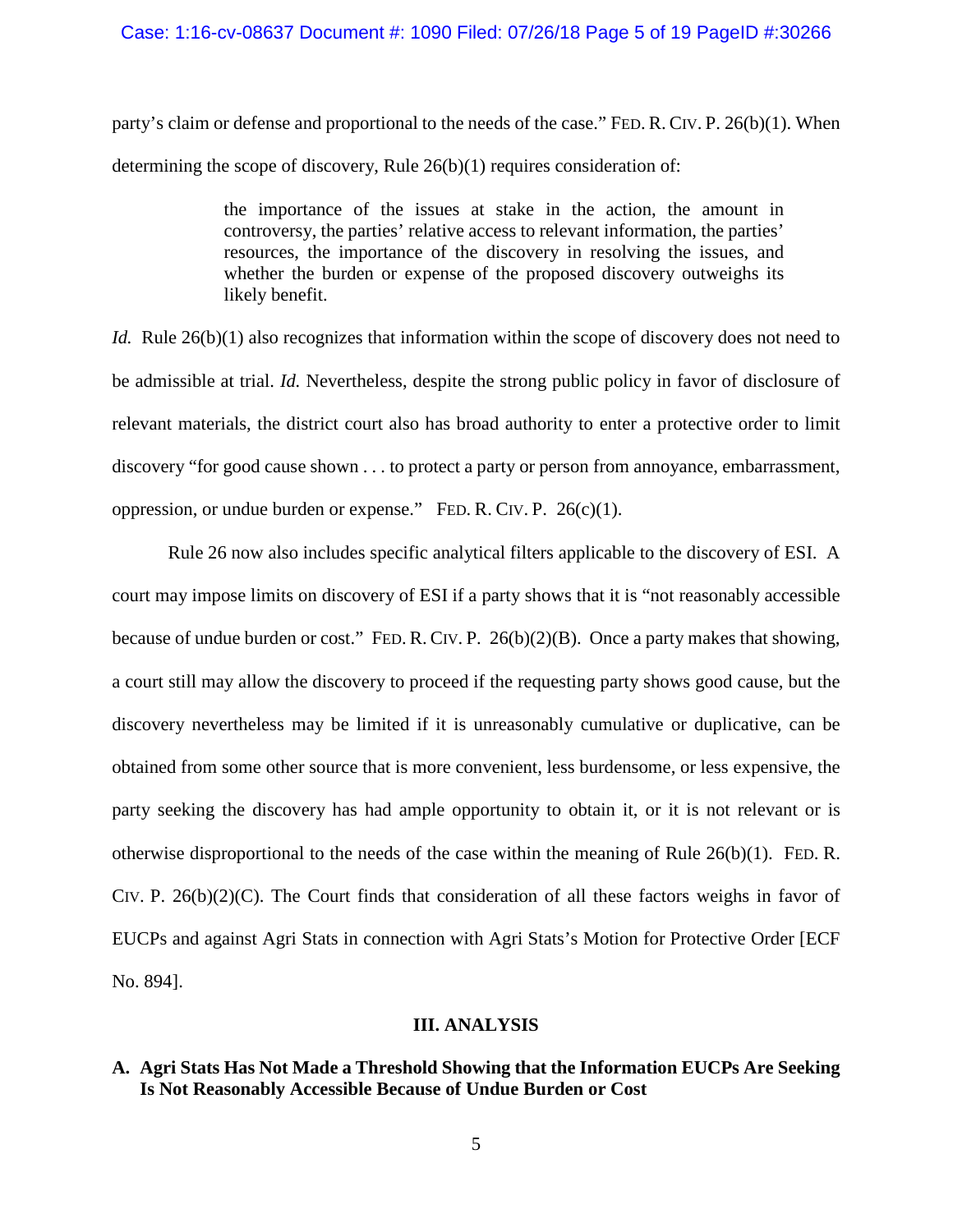As Federal Rule 26(b)(2)(B) directs, a court may impose limits on discovery of ESI if a party shows that it is "not reasonably accessible because of undue burden or cost." FED. R. CIV. P. 26(b)(2)(B). Agri Stats does not squarely address the requirements of Rule 26(b)(2)(B) or the specific analytical framework applicable to the discovery of ESI under the Federal Rules. Rather, it speaks in broad generalities about the basic unfairness of EUCPs' request that it "redo," in Agri Stats's parlance, custodial searches it already has run and about the fact that it is not getting "credit" for the \$1.3 million it spent in connection with the DOJ's investigation. Perhaps because of its refusal to engage more directly with the analytical framework of Rule 26(b)(2), Agri Stats has not done a good job of identifying or quantifying the burden in either time or cost of doing what EUCPs want it to do. To the extent the basic thrust of Agri Stats's argument is that EUCPs should be satisfied with what it already has produced to the DOJ because most of what EUCPs are looking for probably is in that production somewhere, or it will be contained in the additional document populations Agri Stats has agreed to produce in this case, the Court does not agree. That argument fundamentally misses the point of the EUCPs' argument and does not address the relevant questions of undue burden, cost, and proportionality.

For example, Agri Stats says that it already has produced in this case more than 296,000 documents, including approximately 155,000 documents from before October 2012. Agri Stats's Memorandum [ECF No. 895], at 2. Agri Stats also says that it continues to produce responsive documents identified from other targeted but non-custodial searches on a rolling basis, and it is preparing to begin post-2012 custodial searches. Agri Stats's Memorandum [ECF No. 895], at 2. Regarding the custodial documents at issue in its Motion, Agri Stats states that it has collected approximately three million custodial documents from 2007 through 2017 and it has a "hit rate" of 94% on those documents meaning that many those documents are potentially responsive to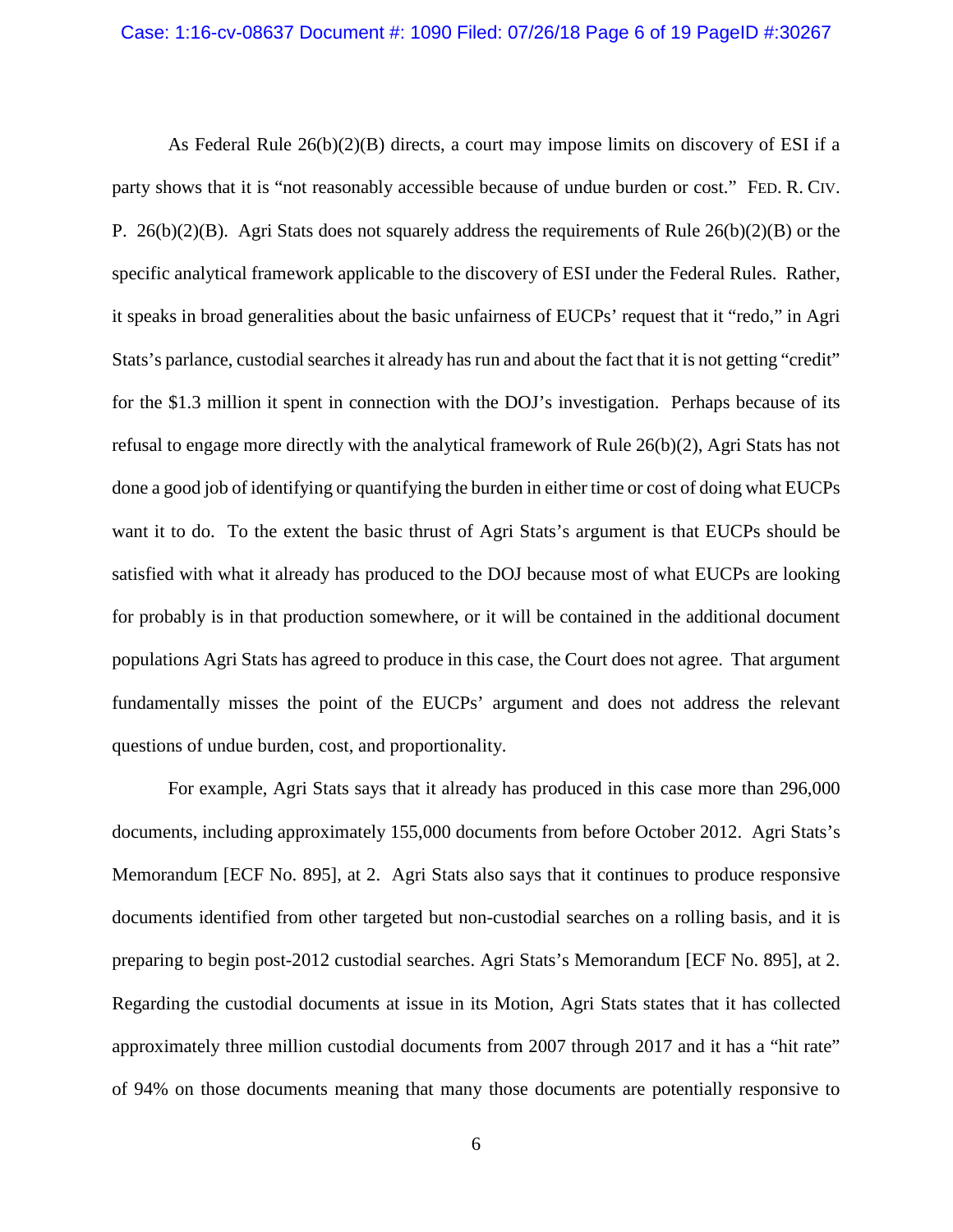### Case: 1:16-cv-08637 Document #: 1090 Filed: 07/26/18 Page 7 of 19 PageID #:30268

EUCPs' requests based on the search terms used. Agri Stats's Memorandum [ECF No. 895], at 2- 3. None of this, however, responds directly to EUCPs' argument that not querying custodial email data bases for the full period the EUCPs have requested or running search terms calibrated to the allegations in this case will leave unreviewed a large amount of data that very well may contain relevant, important, and discoverable information.

Agri Stats represents that the estimated cost to run the custodial searches EUCPs propose and to review and produce the ESI is approximately \$1.2 to \$1.7 million. Agri Stats's Memorandum [ECF No. 895], at 3; Agri Stats's Reply [ECF No. 957], at 14. This estimated cost, however, is not itemized nor broken down for the Court to understand how it was calculated. For example, is it \$1.2 to \$1.7 million to review all the custodial documents from 2007 through 2016? Or does this estimate isolate only the pre-October 2012 custodial searches that Agri Stats does not want to have to redo, in its words? More importantly, Agri Stats also admits that this estimate is based on EUCPs' original proposed list of search terms. Agri Stats's Memorandum [ECF No. 895], at 3 n.4. But EUCPs represent (and Agri Stats does not disagree) that during their apparently ongoing discussions, EUCPs have proposed to relieve Agri Stats of the obligation to produce various categories of documents and data, and to revise the search terms to be applied to data that is subject to search. Agri Stats does not appear to have provided a revised cost estimate since EUCPs agreed to exclude certain categories of documents and information and revised their search terms. Rather, Agri Stats takes the position that custodial searches before October 3, 2012 are not proportional to the needs of the case – full stop – so it apparently has not fully analyzed the cost impact of EUCPs' revised search terms or narrowed document and data categories.

The Court wonders what the cost estimate is now after EUCPs have proposed to narrow the scope of what they are asking Agri Stats to do. EUCPs say they already have agreed, or are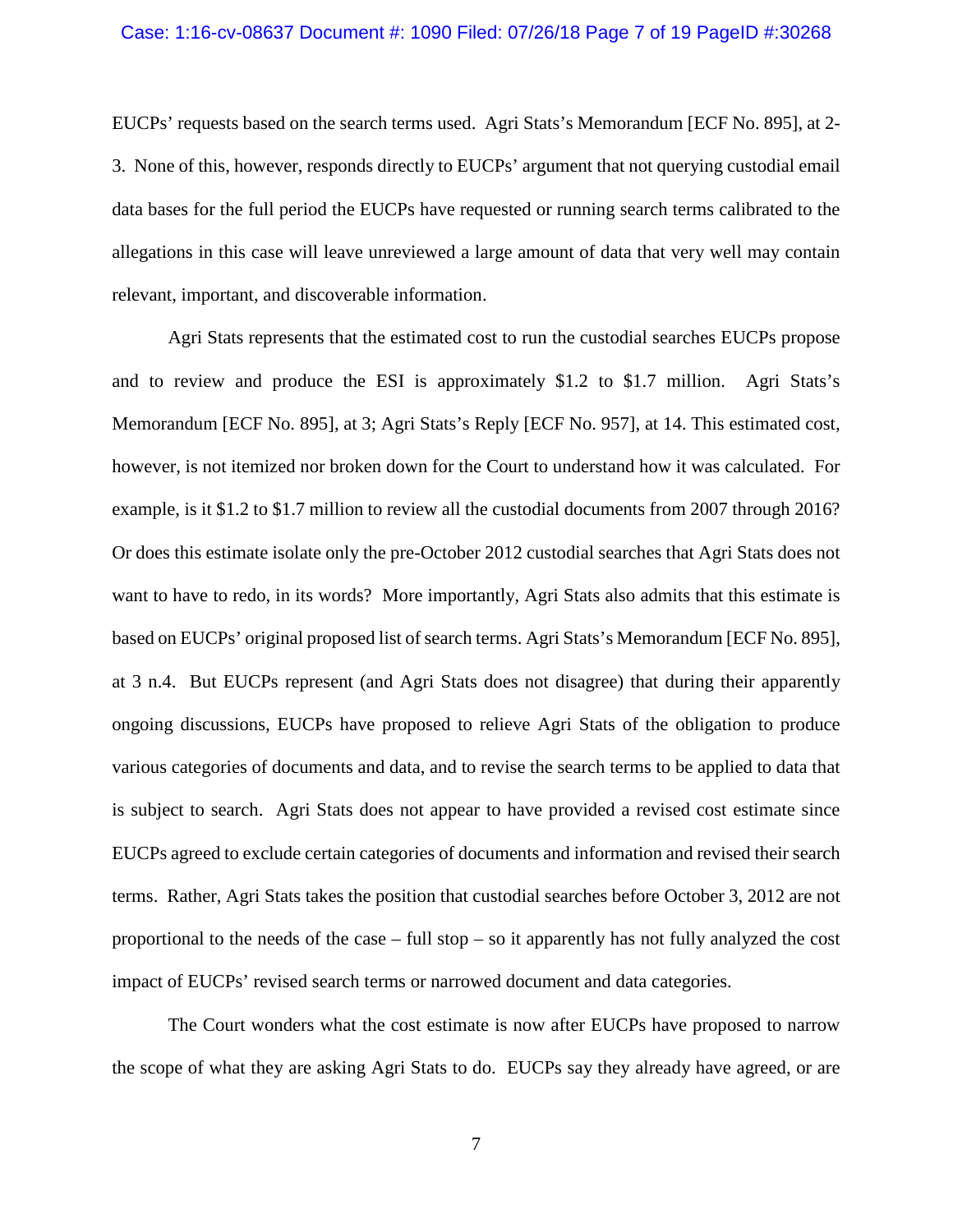### Case: 1:16-cv-08637 Document #: 1090 Filed: 07/26/18 Page 8 of 19 PageID #:30269

working towards agreement, that 2.5 million documents might be excluded from Agri Stats's review. That leaves approximately 520,000 documents that remain to be reviewed. In addition, EUCPs say they have provided to Agri Stats revised search terms, but Agri Stats has not responded. EUCPs' Opposition [ECF No. 941], at 13-14. Agri Stats says nothing about this in its reply memorandum. [ECF No. 957].

EUCPs contend that Agri Stats's claims of burden and cost are vastly overstated. The Court tends to agree with EUCPs on this record. It is not clear what it would cost in either time or money to review and produce the custodial ESI now being sought by EUCPs for the entire discovery period set forth in the ESI Protocol or even for the pre-October 3, 2102 period. It seems that Agri Stats itself also does not know for sure what it would have to do and how much it would cost because the parties have not finished that discussion. Because EUCPs say they are continuing to work with Agri Stats to reduce what it must do to comply with their discovery requests, the incremental burden on what Agri Stats now is being asked to do is not clear.

For all these reasons, Agri Stats falls woefully short of satisfying its obligation to show that the information EUCPs are seeking is not reasonably accessible because of undue burden or cost.

## **B. Even if Agri Stats Had Shown Undue Burden or Cost, EUCPs Have Shown Good Cause for the Production of the Requested ESI and Agri Stats Does Not Satisfy the Rule 26(b)(2)(C) Factors**

Even if a party makes a threshold showing that the information sought is not reasonably accessible because of undue burden or cost, a court still may allow the discovery to proceed if the requesting party shows good cause. *See* FED.R.CIV. P. 26(b)(2)(C). However, even with a showing of good cause, the discovery still may be limited if it is unreasonably cumulative or duplicative, can be obtained from some other source that is more convenient, less burdensome, or less expensive, the party seeking the discovery has had ample opportunity to obtain it, or it is not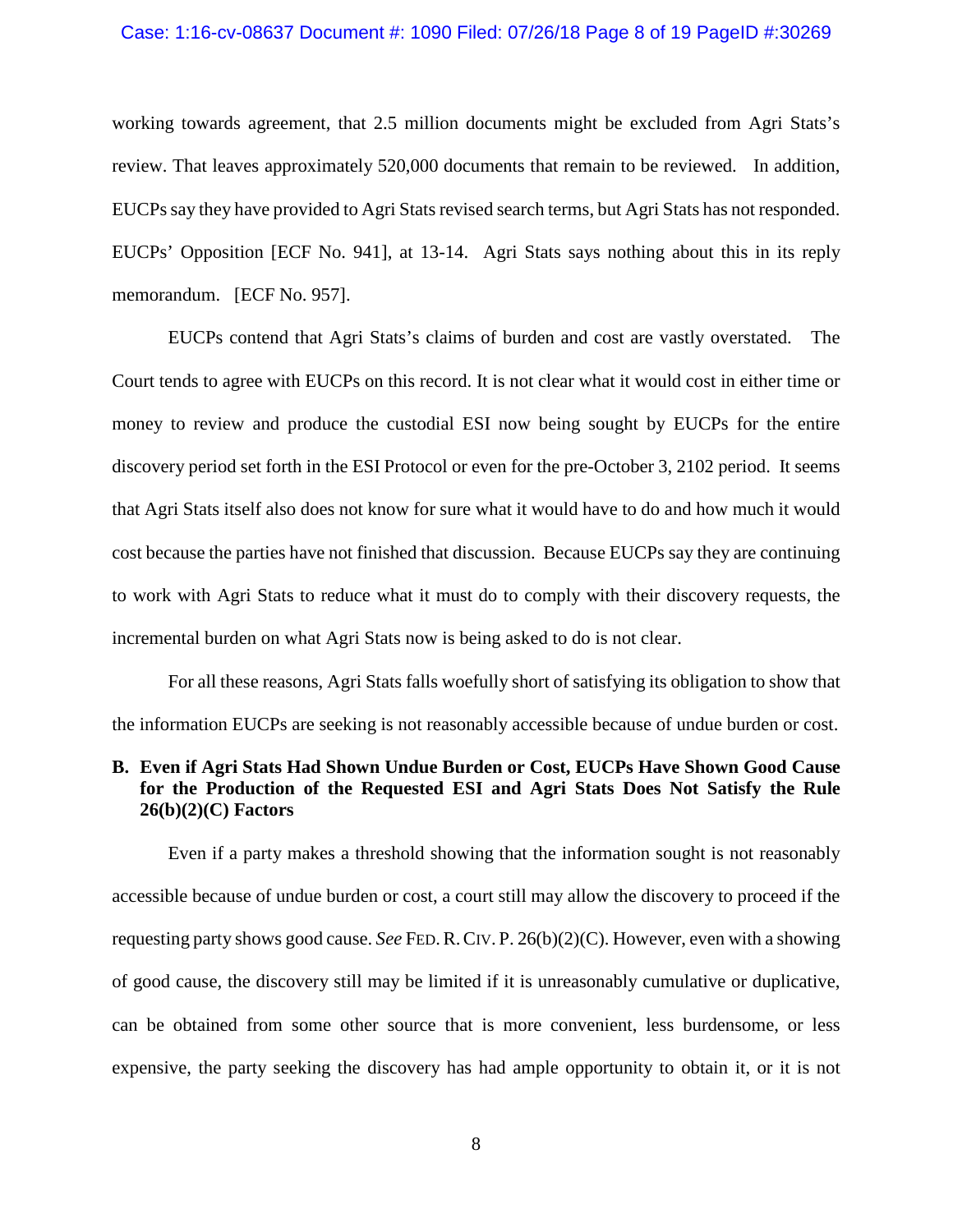relevant or is otherwise disproportional to the needs of the case within the meaning of Rule 26(b)(1). FED. R. CIV. P.  $26(b)(2)(C)$ .

### **1. EUCPs Have Shown Good Cause for the Production of the Requested ESI**

The Court finds that EUCPs have shown good cause for requesting custodial searches of ESI for the entire time frame set forth in the ESI Protocol. If the scope and time frame of the custodial searches (using EUCPs' proposed search terms or the search terms to be agreed by the parties) were limited to the time period after the close of the DOJ investigation on October 3, 2012, it is clear to the Court that large categories of potentially relevant documents and information would be excluded. As EUCPs assert in their opposition brief, "there is no evidence that the DOJ looked into the allegations at the heart of the complaint: that defendants destroyed breeder flocks to suppress supply and manipulated the Georgia Dock price index." EUCPs' Opposition [ECF No. 941], at 4. EUCPs are investigating a different alleged conspiracy than what the DOJ investigated, and the EUCPs' requests for production are much more specific to their allegations than what the DOJ requested, and Agri Stats produced in the DOJ's investigation.

For example, EUCPs say the DOJ did not seek documents or information about: (1) an agreement among the broiler producers to fix prices, limit production or supply, or allocate customers for broilers; (2) the effect of breeder stock on broiler production/supply; (3) any defendant's decision to reduce its broiler production by destroying broiler eggs, slaughtering under-weight broilers, or intentionally delaying the manufacturing process; (4) disciplining in broiler production, supply, or capacity among broiler producers; and (5) any discussion or analysis of the effect of changes in the supply of broilers on the price. EUCPs' Opposition [ECF No. 941], at 4-5. Agri Stats has agreed to produce documents and information about these topics for the time frame post-October 3, 2012, but no such information would be produced pre-October 3, 2012 if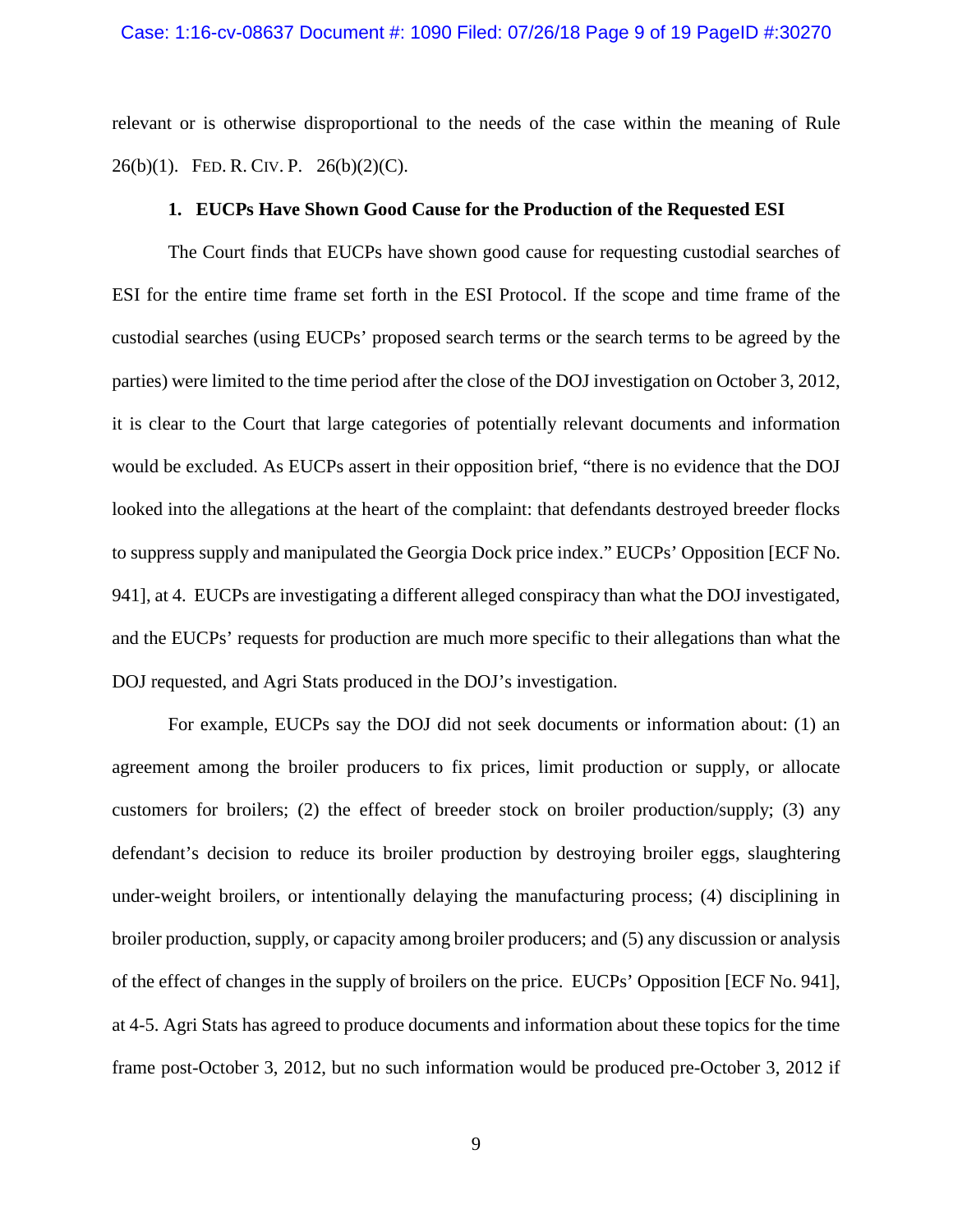#### Case: 1:16-cv-08637 Document #: 1090 Filed: 07/26/18 Page 10 of 19 PageID #:30271

the protective order Agri Stats has requested were entered because the DOJ did not seek this information. *Id.*

The Court recognizes that there likely will be overlap between the material Agri Stats produced to the DOJ and the information sought in EUCPs' requests, but that overlap does not justify the broad protective order sought by Agri Stats. Critical search terms that the EUCPS want Agri Stats to run were not part of the DOJ's search, including, according to EUCPs, the words broiler, supply, reduce, price, inflate, Georgia, Dock, index as well as multiple domain names for defendants in this case. Because these terms were not searched during the DOJ investigation, there is no burden associated with purported duplication at least to the extent that data is now queried with search terms proposed by the EUCPs. EUCPs' Opposition [ECF No. 941], at 5-6. Moreover, omitting these search terms runs the risk that information that is very relevant to EUCPs' case but was not as relevant to the DOJ investigation will be missed.

Further, Agri Stats has not been able to confirm to EUCPs that it has, in fact, provided the entire DOJ production to them. EUCPs' Opposition [ECF No. 941], at 6. Questions have been raised that parts of that production are missing or at least still has not been located by Agri Stats current counsel who did not represent Agri Stats in the DOJ's investigation. Agri Stats' response to these concerns is not comforting as it admits that certain portions of the production to the DOJ are missing or have not yet been located. EUCPs' Opposition [ECF No. 941], at 6 (citing Chung Decl. [ECF No. 895-3], at ¶ 11, Ex. 1).

Moreover, it does not matter, as Agri Stats suggests, that the DOJ gave Agri Stats "a clean bill of health" and did not take any further action against it after it closed its investigation. That investigation focused on a different conspiracy theory, related to different products and markets, during a different (and much more limited) timeframe. Although Agri Stats is correct that the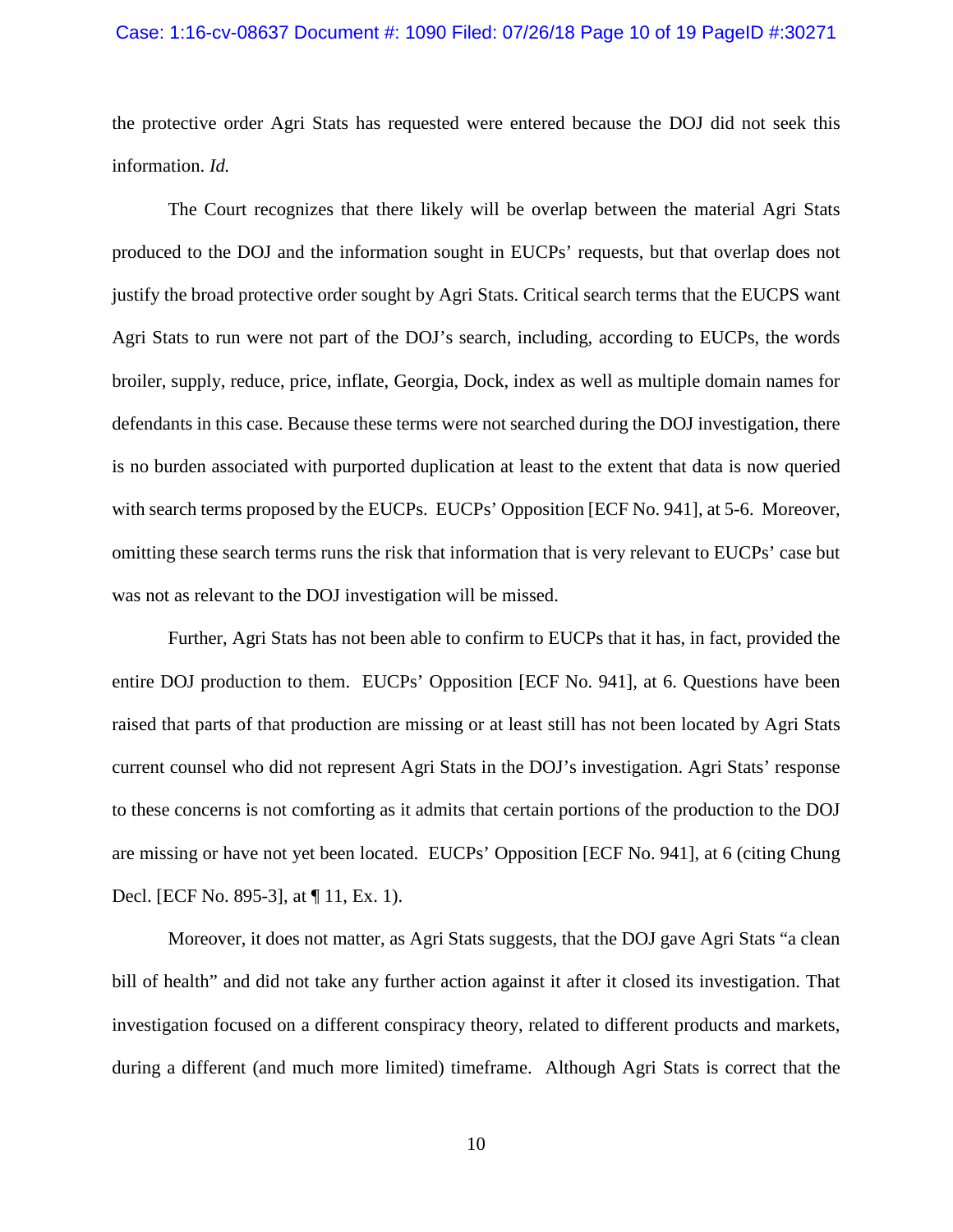#### Case: 1:16-cv-08637 Document #: 1090 Filed: 07/26/18 Page 11 of 19 PageID #:30272

DOJ's investigation included broilers in addition to other products, that does not mean that the DOJ was focused on what EUCPs are focused on with respect to broilers. And that matters when talking about search terms and time frame. Without belaboring the point, the EUCPs' argument in this respect is more convincing than Agri Stats's argument.

For all these reasons, the Court finds that EUCPs have shown there is good cause for the discovery they seek. The other Defendants in this case appear to have accepted, at least for the purposes of discovery, that the time period set forth in the ESI Protocol is the relevant time period that governs the search for and production of potentially responsive documents. EUCPs also represent that other Defendants have run their proposed search terms. It is more than reasonable that Agri Stats be required to comply with the same scope and time frame for discovery.

## **2. Agri Stats Does Not Satisfy the Rule 26(b)(2)(C) Factors**

Even with a showing of good cause, Rule  $26(b)(2)(C)$  provides that the discovery still may be limited if: (a) it is unreasonably cumulative or duplicative; (b) it can be obtained from some other source that is more convenient, less burdensome or less expensive; (c) the party seeking the discovery has had ample opportunity to obtain it; or (d) it is not relevant or is otherwise disproportional to the needs of the case within the meaning of Rule 26(b)(1). *See* FED. R. CIV. P.  $26(b)(2)(C)$ .

The first two factors the Court must consider are whether the discovery sought is unreasonably cumulative or duplicative or can be obtained from some other source that is more convenient, less burdensome, or less expensive. *See* FED. R. CIV. P. 26(b)(2)(C)(i). As discussed above, EUCPs contend that Agri Stats ran custodial searches for the limited two-year period of September 17, 2008 to September 17, 2010. Agri Stats does not dispute this. This leaves more than three and a half years during the discovery period in this case with no custodial productions from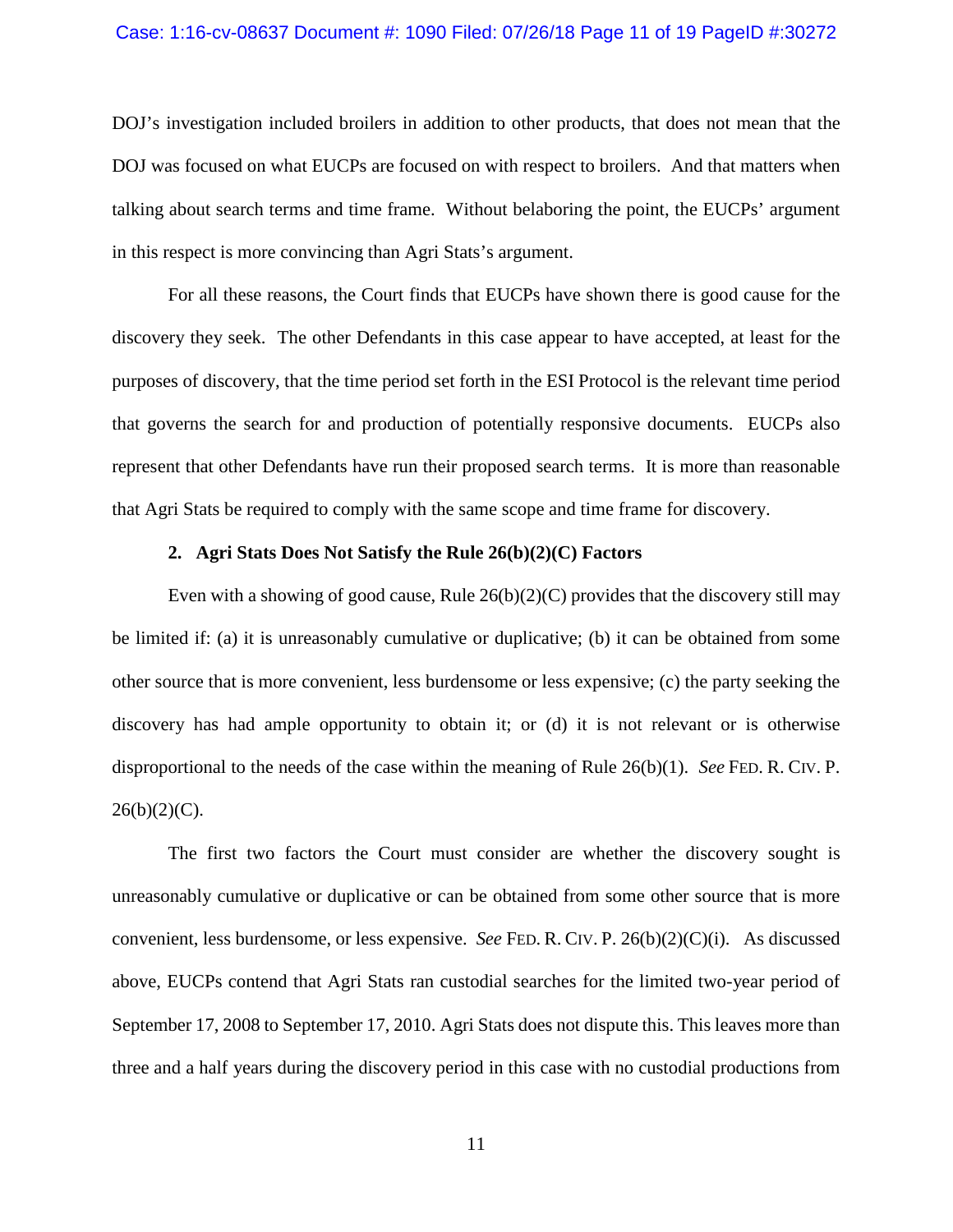#### Case: 1:16-cv-08637 Document #: 1090 Filed: 07/26/18 Page 12 of 19 PageID #:30273

Agri Stats: January 1, 2007 to September 17, 2008 (20 months); and September 17, 2010 to October 3, 2012 (24 months). Therefore, according to the EUCPs, the discovery they seek is not completely duplicative or cumulative, and there are at least three and a half years for which Agri Stats is refusing to search for and produce any custodial emails and documents.

The Court recognizes that EUCPs are asking Agri Stats to run searches in custodial data bases that already were searched during the DOJ's investigation. But EUCPs want Agri Stats to run additional search terms over a longer period of time than the searches Agri Stats ran during the DOJ's investigation. The Court does not agree that searching for and producing documents for a time frame outside the parameters of the DOJ investigation based on search terms that are more calibrated to the allegations in this case than those used in the DOJ investigation necessarily is cumulative or duplicative. Agri Stats cannot and does not say that proceeding as EUCPs have requested could not uncover documents that would be useful or perhaps even vitally important to EUCPs. It simply speculates that exercise likely would not be worth the time and expense and it is unlikely it would uncover anything useful beyond what Agri Stats already collected for the DOJ. EUCPs, on the other hand and among other things, point to documents already produced by Agri Stats and other Defendants to support their argument that the searches they want run could reveal important information that would be relevant to their claims.

The Court agrees with the EUCPs. Clearly, the DOJ's multi-industry investigation touched upon the broiler industry, and Agri Stats undoubtedly produced to the DOJ some information that also is being sought by EUCPs. But Agri Stats itself characterizes the DOJ's investigation as focused on possible agreements to exchange competitively sensitive price and cost information in the broiler, turkey, egg, swine, beef and dairy industries. Agri Stats's Memorandum [ECF No. 895], at 5. It does not say the DOJ investigated the allegations at the heart of the complaint in this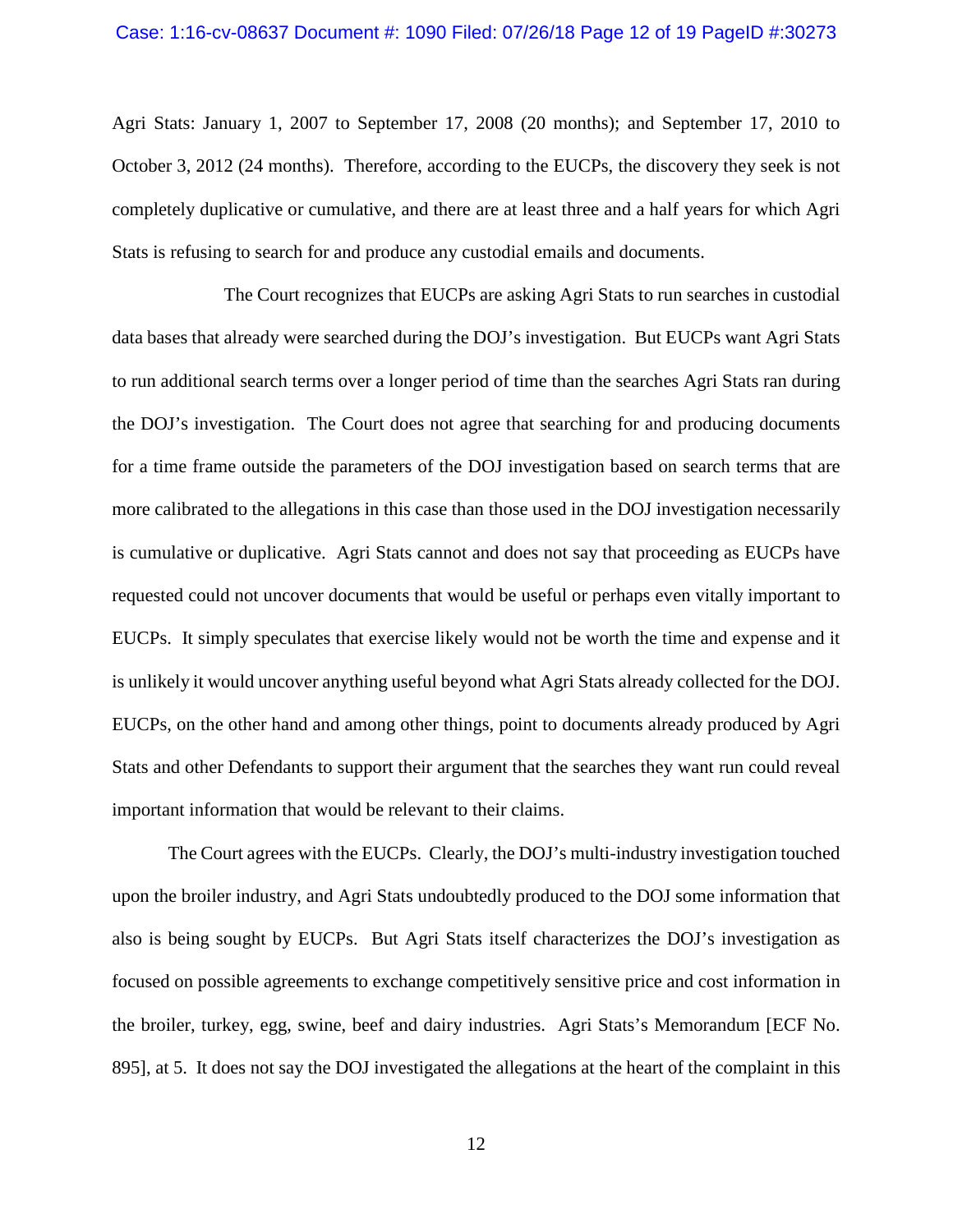### Case: 1:16-cv-08637 Document #: 1090 Filed: 07/26/18 Page 13 of 19 PageID #:30274

case. And there is no evidence that DOJ asked Agri Stats to search for documents related to price indices, broiler supply, or breeder flocks, among other things, which is what EUCPs are asking Agri Stats to do. So, Agri Stats cannot say with any authority that the searches EUCPs want it to run are completely cumulative or duplicative of what it already has done. Although Agri Stats parries EUCPs' argument that documents already produced indicate that there may be gold in the data that Agri Stats does not want to search, the Court need not delve deeply into that dispute. Common sense teaches that querying data created during a relevant time frame with search terms calibrated to the allegations in this case could yield potentially relevant and important information.

Agri Stats argues that it is not refusing to produce any documents prior to October 3, 2012, and, in fact, it already has produced approximately 155,000 pre-October 2012 documents. Agri Stats's Memorandum [ECF No. 895], at 2 (citing Chung. Decl. [ECF No. 895-3], at ¶2). Agri Stats says it just wants to be excused from having to perform what it argues are duplicative custodial email searches of the 12 agreed-upon custodians in this case. Again, the fact that Agri Stats has produced some pre-October 3, 2012 documents from targeted non-custodial searches it ran or from custodial searches of the same custodians for the DOJ investigation does not mean it should be excused from performing custodial searches that reasonably can be predicted to uncover additional responsive documents that could be very relevant to EUCPs' claims in this case.

The cases cited by Agri Stats are distinguishable from this case. In *In re Disposable Contact Lens Anti-Trust Litigation*, 2016 WL 6518660 (Nov. 1, 2016), the defendants already had produced documents for nine custodians, and class plaintiffs sought to compel defendants to produce documents for additional custodians. The court was not persuaded by defendants' argument, among others, that they already had spent \$700,000 to produce the documents from the nine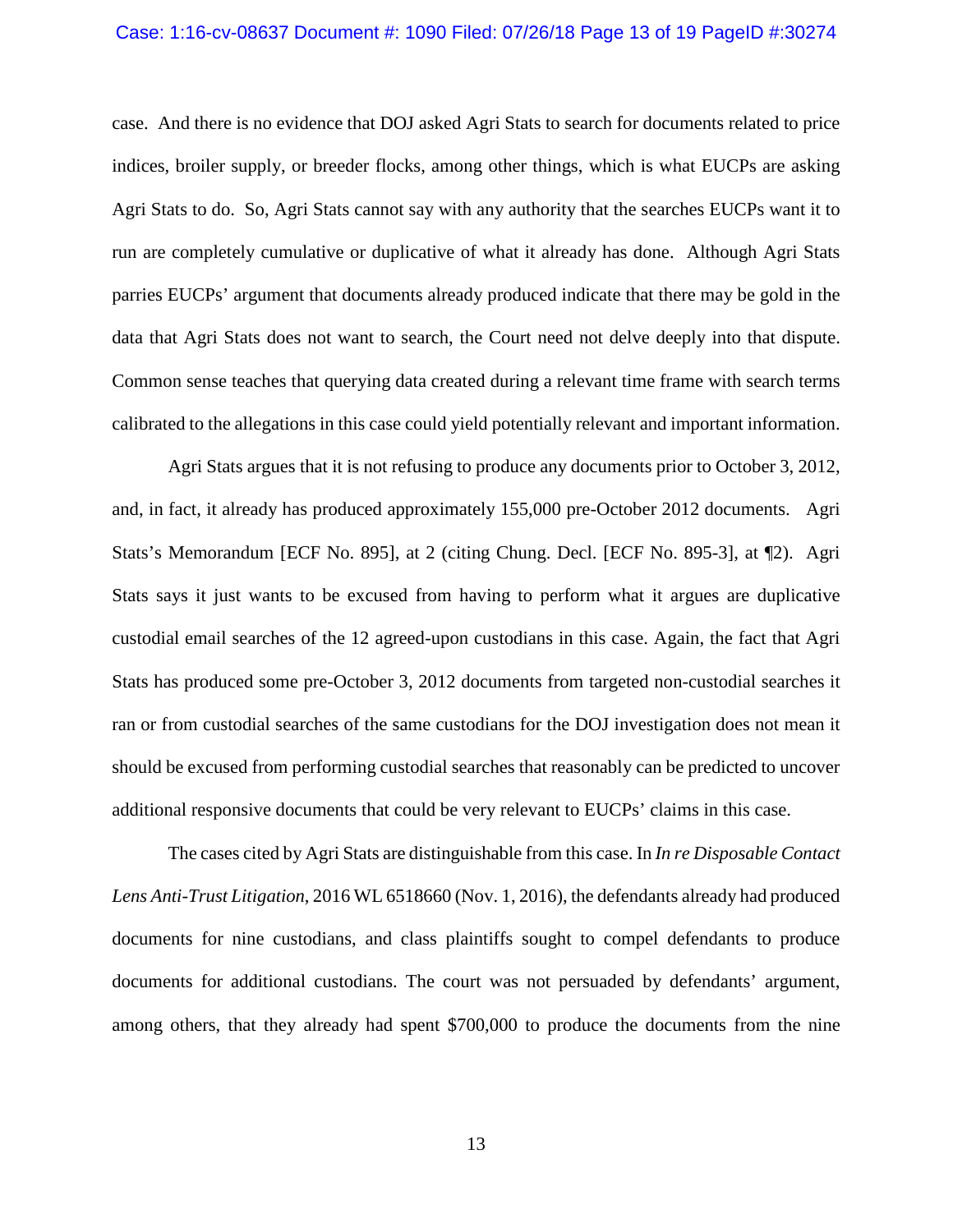#### Case: 1:16-cv-08637 Document #: 1090 Filed: 07/26/18 Page 14 of 19 PageID #:30275

custodians, and the court declined to limit discovery of additional custodians because defendants already had incurred substantial legal fees in responding to the investigation.

*In re Disposable Contact Lens Anti-Trust Litigation* also is fundamentally distinguishable from this case because EUCPs and Agri Stats are not arguing about the number of custodians. Agri Stats produced documents for 27 custodians in the DOJ investigation, and the parties already have agreed to 12 custodians in this case, substantially fewer individuals than in the DOJ investigation. At issue here are the search terms and the time frame over which the information being sought by EUCPs will be collected. EUCPs argue that Agri Stats should be required to respond to their specific discovery requests and to run their proposed search terms for the identified custodians. It is not disputed that there likely will be some overlap with the DOJ investigation. However, just because there may be some overlap is not sufficient reason to not perform the searches in the first place, particularly given Agri Stats's all or nothing approach here.

Another case cited by Agri Stats also is not on point. In *Fort Worth Employees' Retirement Fund v. J.P. Morgan Chase & Co.*, 297 F.R.D. 99 (S.D. N.Y. 2013), the district court concluded that the plaintiff was not entitled to all the documents defendant had turned over to "any government body or agency" pursuant to a subpoena. 297 F.R.D. at 111. The court held that the plaintiff first had to show that the documents sought, in fact, were relevant to the issues in the case, and just because the defendant may have to produce documents that it had produced in response to a government subpoena was not a reason given to support an argument that defendant did not have to perform custodial searches. In fact, the court "urge[d] the parties to reexamine their positions and work together in good faith to create a mutually acceptable ESI search regime" *Id.* at 105. There is no question here that the information EUCPs seek is relevant.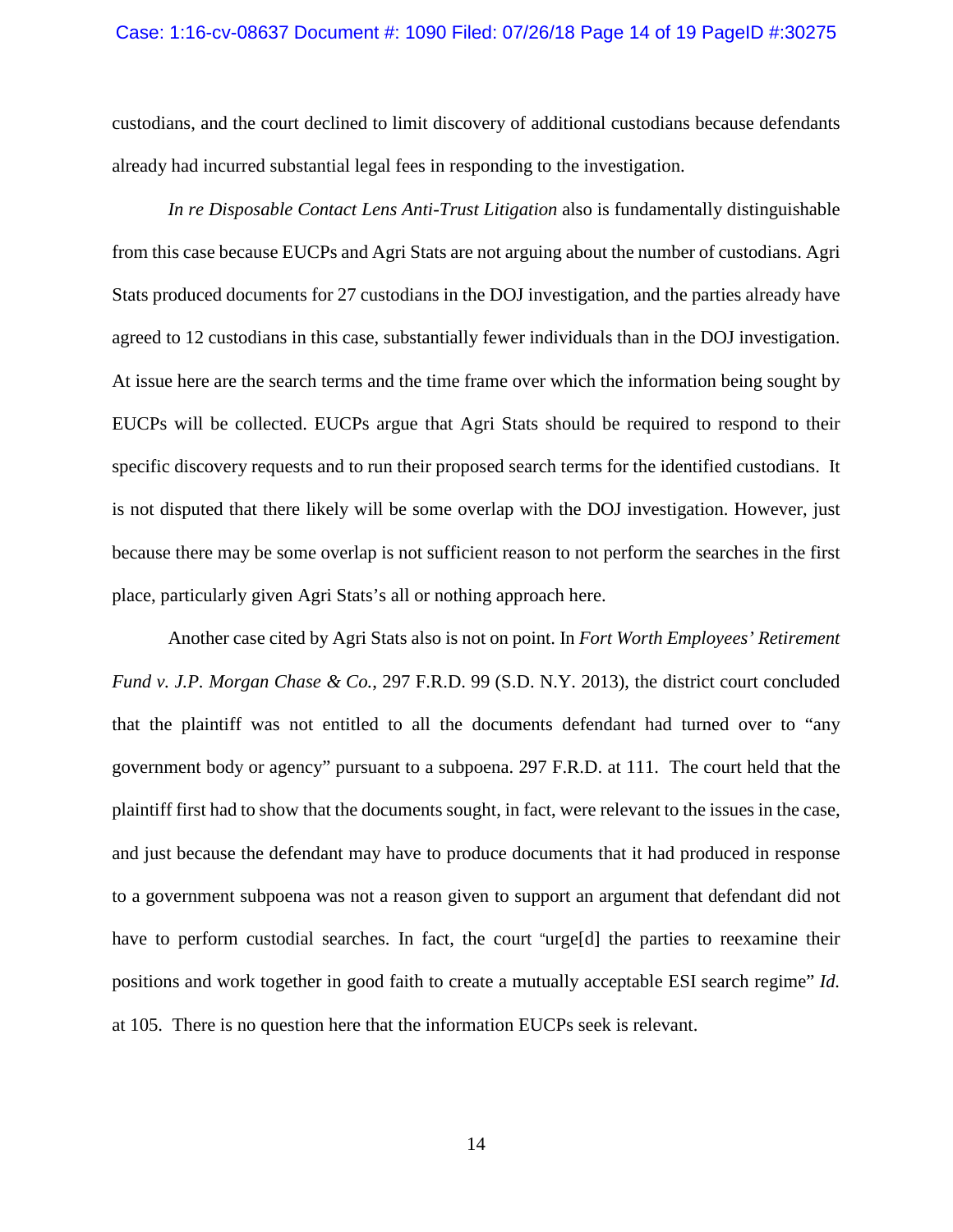#### Case: 1:16-cv-08637 Document #: 1090 Filed: 07/26/18 Page 15 of 19 PageID #:30276

The Court agrees with EUCPs that documents created pre-October 2012 may be highly relevant and could provide insight into allegedly important events that occurred during this time frame, like Tyson resuming its participation in Agri Stats in January 2008. The fact that Agri Stats's production of documents during the DOJ investigation touched upon or may have touched upon some of the issues raised in this case does not justify the broad protective order sought by Agri Stats, and the Court concludes that excusing Agri Stats from having to run any custodial searches prior to October 3, 2012 would unduly prejudice EUCPs and hamper them in discovering their case.

The third factor the Court must consider is whether EUCPs already have had the opportunity to obtain the information sought by discovery in the action. FED. R. CIV. P. 26(b)(2)(B)(ii). EUCPs named Agri Stats as a Defendant in their Second Consolidated Amended Class Action Complaint [ECF No. 716], which was filed on February 12, 2018, and served their first set of requests for production on March 1, 2018. Therefore, this is the first opportunity that EUCPs have had to pursue this discovery from Agri Stats. That EUCPs have had the opportunity to pursue the same kinds of discovery from other Defendants is not a substitute for pursuing it from Agri Stats.

Finally, circling back to the general framework of Rule 26, the final factors the Court must consider are whether the proposed discovery is proportional to the needs of the case, considering the importance of the issues at stake in the action, the amount in controversy, the parties' relative access to relevant information, the parties' resources, the importance of the discovery in resolving the issues, and whether the burden of the proposed discovery outweighs its likely benefit. *See* FED. R. CIV. P.  $26(b)(2)(C)(iii)$ . In the Court's view, each of these factors weigh in EUCPs' favor.

15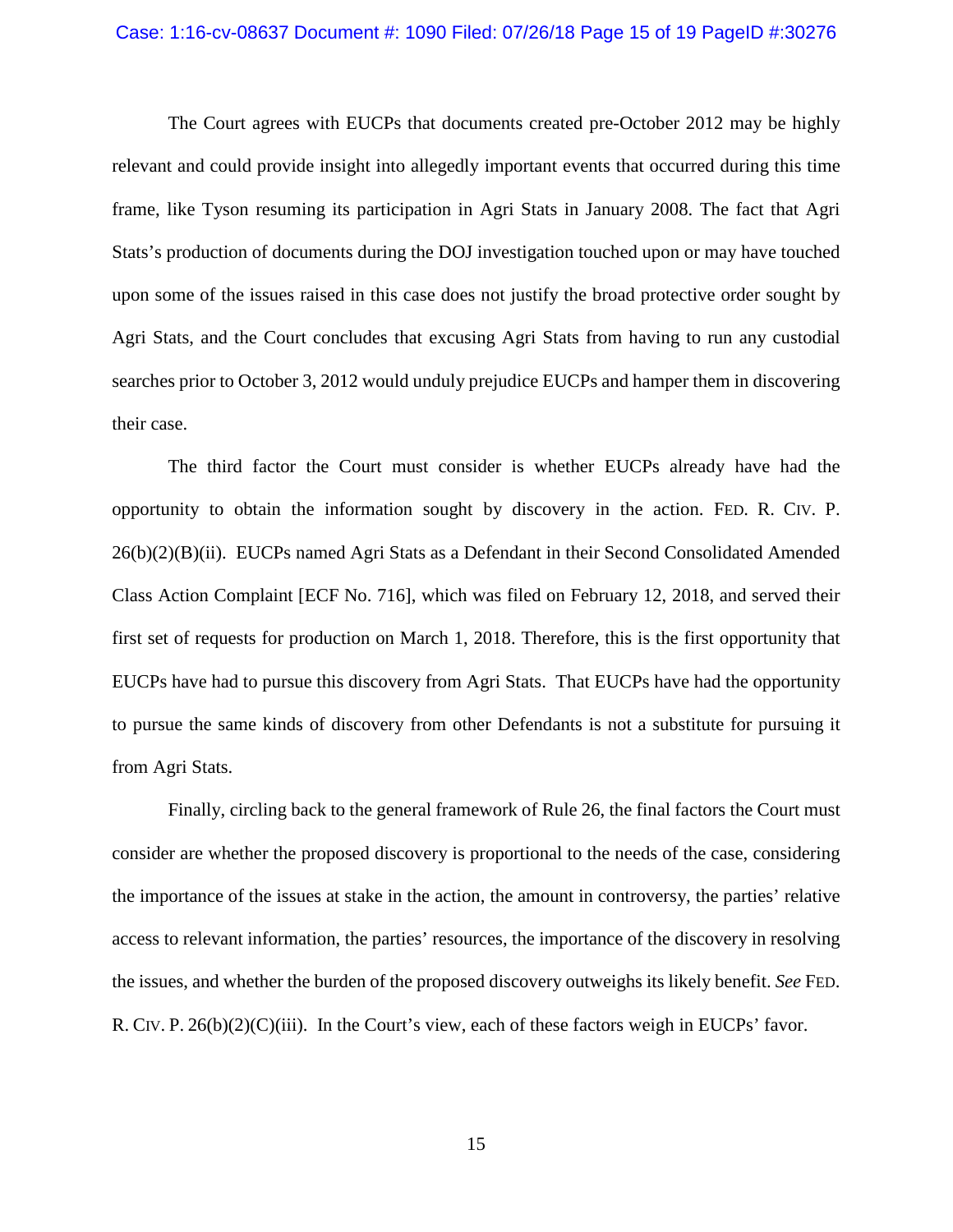#### Case: 1:16-cv-08637 Document #: 1090 Filed: 07/26/18 Page 16 of 19 PageID #:30277

Considering the importance of the issues at stake in this litigation, EUCPs allege in their Second Consolidated Amended Class Action Complaint [ECF No. 716] that Agri Stats was a significant participant in a large antitrust conspiracy to fix the price of Broilers and that it facilitated the conspiracy by providing the information and tools that Broiler producers needed to monitor one another and ensure that they were sticking to their agreement to reduce Broiler supply and inflate broiler prices. *See generally* [ECF No. 716], at ¶¶ 170-208. In exchange for these monitoring services—which, EUCPs argue, allowed the Broiler producers to reap billions of dollars—broiler producers paid Agri Stats at least \$45.8 million. EUCPs' Opposition [ECF No. 941], at 12. In addition, this litigation involves a massive amount of commerce in the United States during the class period. As alleged in EUCPs' Second Consolidated Amended Class Action Complaint, the value of wholesale broilers produced in 2014 was \$32.7 billion, and the market value varied between \$21.8 and \$20.7 billion from 2008 to 2013. *See* EUCPs' Amended Compl. [ECF No. 716], at ¶ 136. EUCPs' proposed discovery is calibrated to their claims, Agri Stats is alleged to be an important player in the scheme EUCPs assert, and it is reasonable to believe that Agri Stats has information that is relevant and important to EUCPs' claims.

As for the parties' relative access to the information, Agri Stats has access to all the information from its custodians to prepare its defenses. Without the production of ESI from custodial searches performed prior to October 3, 2012, EUCPs potentially will be deprived of more than three and a half years of discovery from the early class period notwithstanding that fact that Agri Stats has agreed to perform targeted searches for documents prior to October 3, 2012. The Court finds that that such a gap in access to and production of custodial documents would be unduly prejudicial to EUCPs.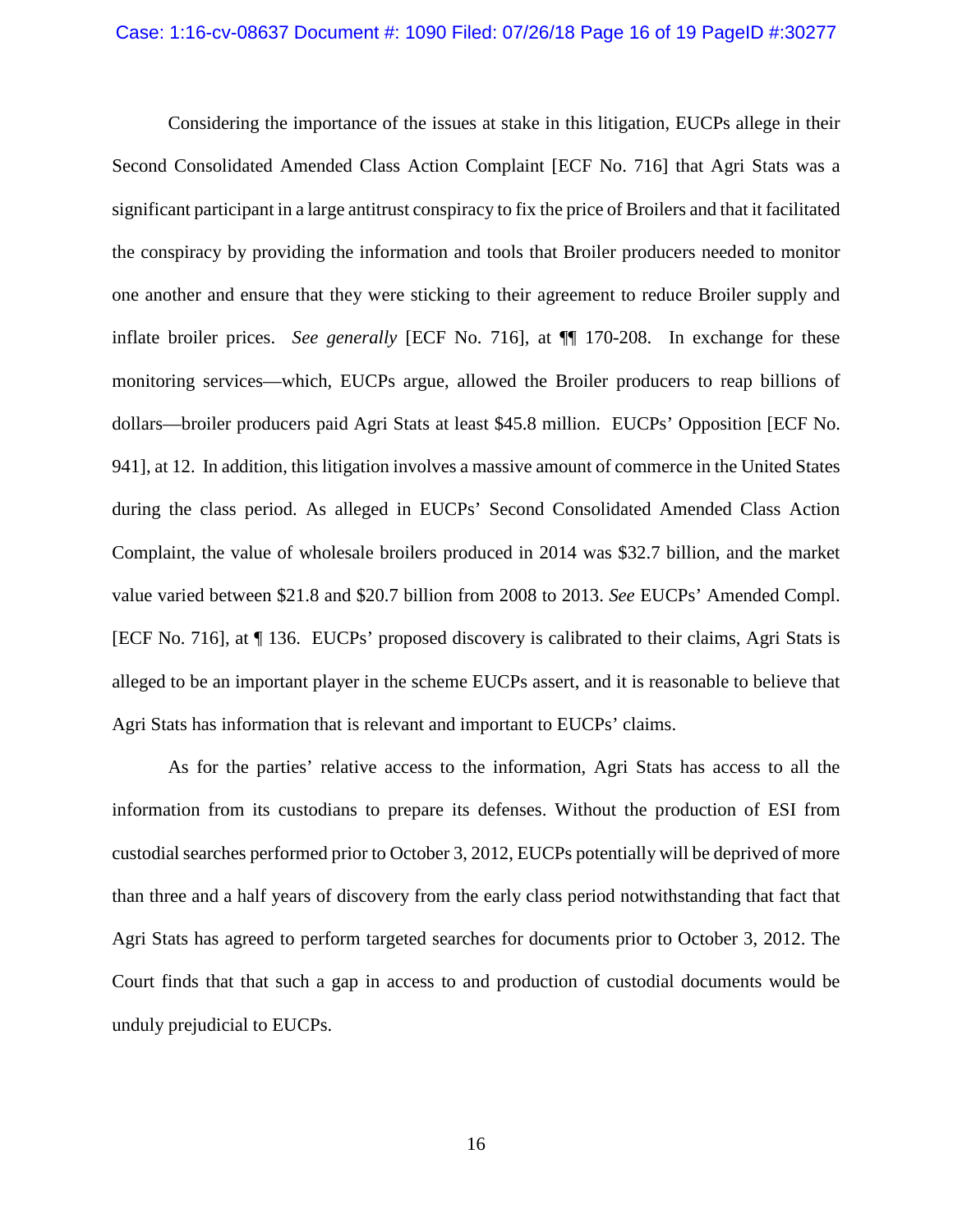#### Case: 1:16-cv-08637 Document #: 1090 Filed: 07/26/18 Page 17 of 19 PageID #:30278

Lastly, the Court is instructed to look at the parties' resources when weighing proportionality under Rule  $26(b)(1)$ . Agri Stats contends that it would be too burdensome to perform any custodial searches prior to October 3, 2012, because it is a small company with EBITDA last year of \$7.3 million and the estimated cost for the pre-October 3, 2012 custodial searches is \$1.2 to \$1.7 million. As noted above, though, those figures do not appear to consider EUCPs' proposals to eliminate certain categories of documents and information and to revise their search terms. Moreover, as EUCPs' suggests and the Court agrees, Agri Stats's pre-tax earnings for one year ignores the profits Agri Stats collected since 2007, which is the beginning of the time frame for the conspiracy alleged by EUCPs in this case, and what it did with that money. The Court recognizes that the type of discovery EUCPs have propounded upon Agri Stats is expensive. But that is only one part of the analysis and expense alone, particularly given the lack of clarity in that regard at this stage, does not excuse Agri Stats from having to respond to discovery in this case.

 For all the reasons discussed above, the Court is not persuaded by Agri Stats's burden argument. Accordingly, the Court concludes that EUCPs have shown good cause for Agri Stats to comply with the ESI Protocol and to search for and produce pre-October 3, 2012 custodial documents, and that production of that information is proportional to the needs of the case. Therefore, a blanket protective order excusing Agri Stats from performing any custodial searches prior to October 3, [2](#page-16-0)102 would not be appropriate.<sup>2</sup>

<span id="page-16-0"></span><sup>&</sup>lt;sup>2</sup> The Court notes that in response to Agri Stats's burden argument, EUCPs' proposed that Agri Stats produce all of its pre-October-2012 documents, and in exchange, EUCPs would sign a robust claw back agreement, allowing Agri Stats to recover any privileged materials. Agri Stats rejected this proposal and argues that EUCPs' proposal that Agri Stats turn over all of its documents without review is patently unreasonable. Claw back agreements are used increasingly in litigation involving discovery of large numbers of documents or large amounts of ESI. But the Court will not force Agri Stats to enter into any claw back agreement it does not want to sign. Depending upon the document population involved, however, the Court does not believe a claw back agreement would be patently unreasonable or unworkable.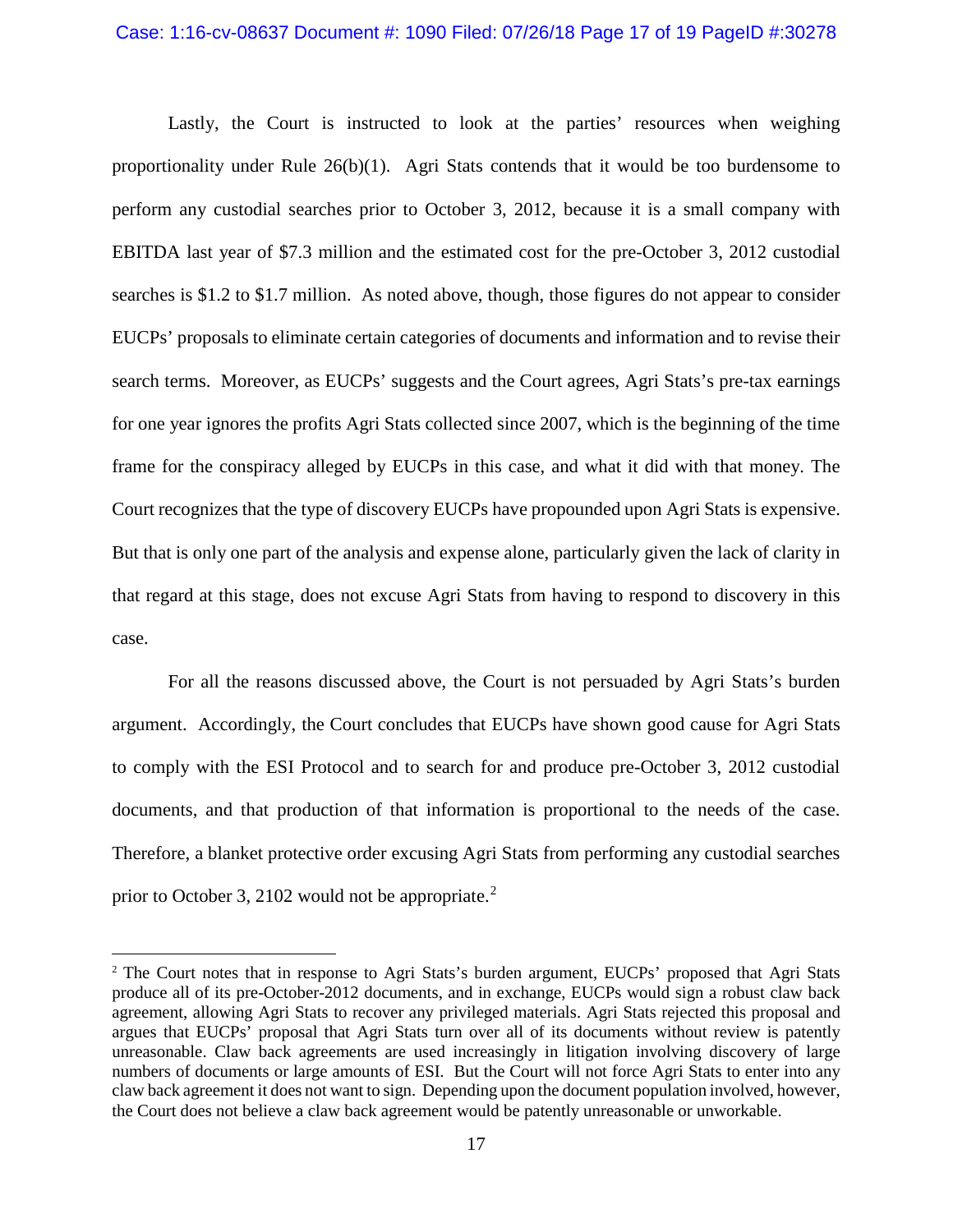## **C. It Is Not Clear the Parties Have Exhausted their Obligation to Meet and Confer to Limit the Burden on Agri Stats**

This Order addresses only the temporal scope of the custodial searches that Agri Stats must perform because that is the thrust of Agri Stats's argument in support of its Motion for Protective Order. As explained above, the Court concludes that Agri Stats, like all other Defendants in this case, must search for and produce relevant documents and ESI from January 1, 2007, through September 2, 2106. However, it is not clear the parties have exhausted their meet and confer obligations on the issue of EUCPs' revised search terms or other proposals to reduce the burden on Agri Stats, nor is it clear that the parties have engaged with the Special Master to help resolve any issues that may be related to her domain of electronic discovery.

Agri Stats took a preemptive and calculated step in filing its Motion for Protective Order and took the extreme position that it should not be required to perform any pre-October 3, 2012 custodial searches. As discussed above, the Court disagrees with that approach. The Court, however, does recognize that there may be ways both to satisfy EUCPs and relieve some of the burden on Agri Stats. As discussed above, for example, EUCPs say that of the three million documents Agri Stats has collected that fall within the 2007 to 2016 period, EUCPs already have agreed, or are working towards an agreement, that 2.5 million documents may be excluded from review. That leaves only 520,000 documents at issue, and EUCPs have represented that the parties have continued to meet and confer on the proposed search terms to be used to cull the documents Agri Stats would have to review. EUCPs' Opposition [ECF No. 941], at 14. It stands to reason that the cost to review and produce 520,000 documents probably is much less than the cost to review and produce three million documents. As noted above, Agri Stats did not respond to this argument in its reply brief. With this decision, the Court does not intend to prevent further